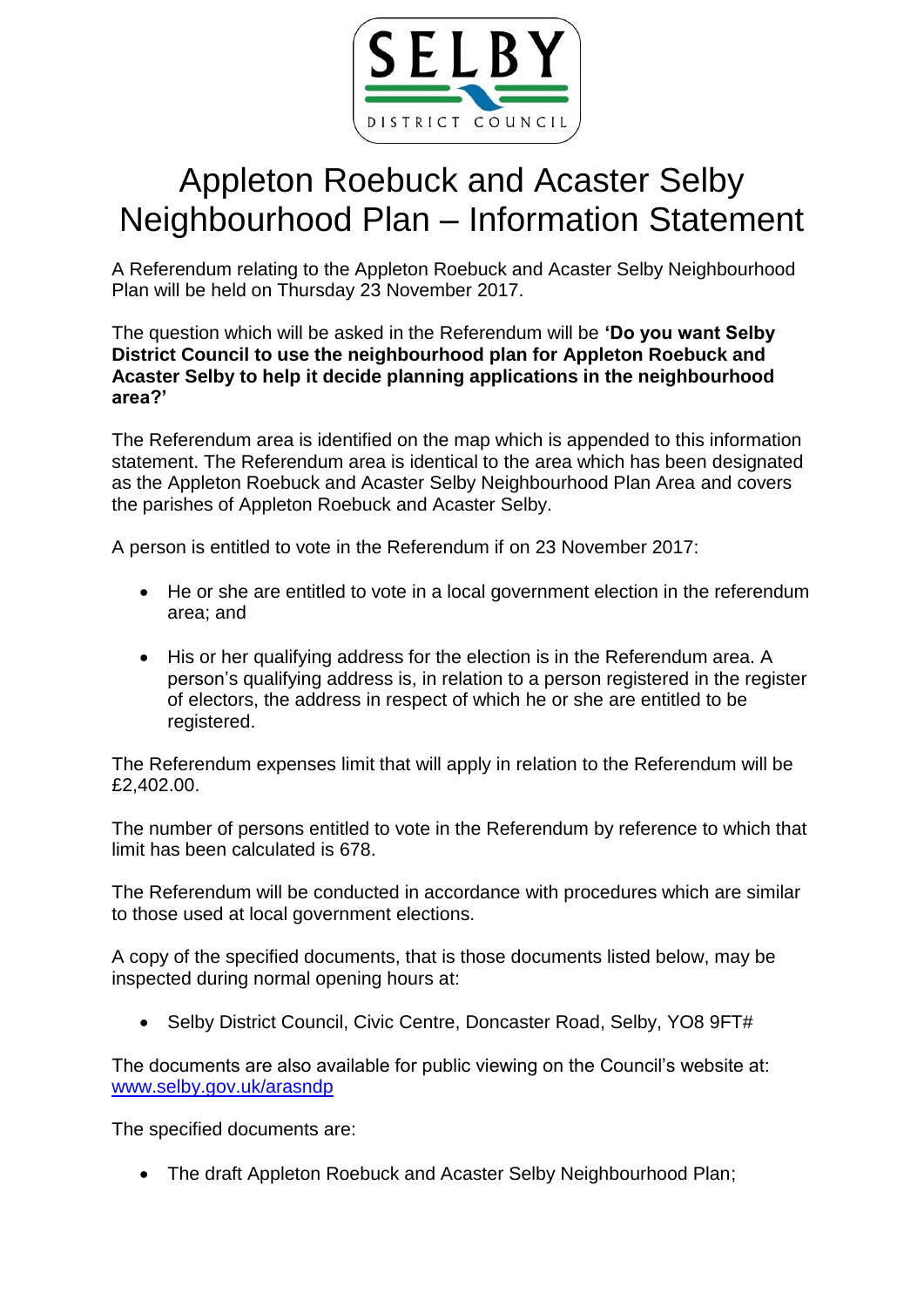- The report of the independent examiner into the draft Appleton Roebuck and Acaster Selby Neighbourhood Plan;
- A summary of representations submitted to the independent examiner;
- A Decision Statement of the Local Planning Authority's satisfaction that the draft Neighbourhood Plan meet the basic conditions specified by statute and complies with the provision made by or under Section 38A and 38B of the Planning and Compulsory Purchase Act 2004;
- A statement that sets out general information as to town and country planning including neighbourhood planning and the referendum.

Janet Waggott Counting Officer Selby District Council Civic Centre Doncaster Road Selby YO8 9FT

Dated: Friday 13 October 2017